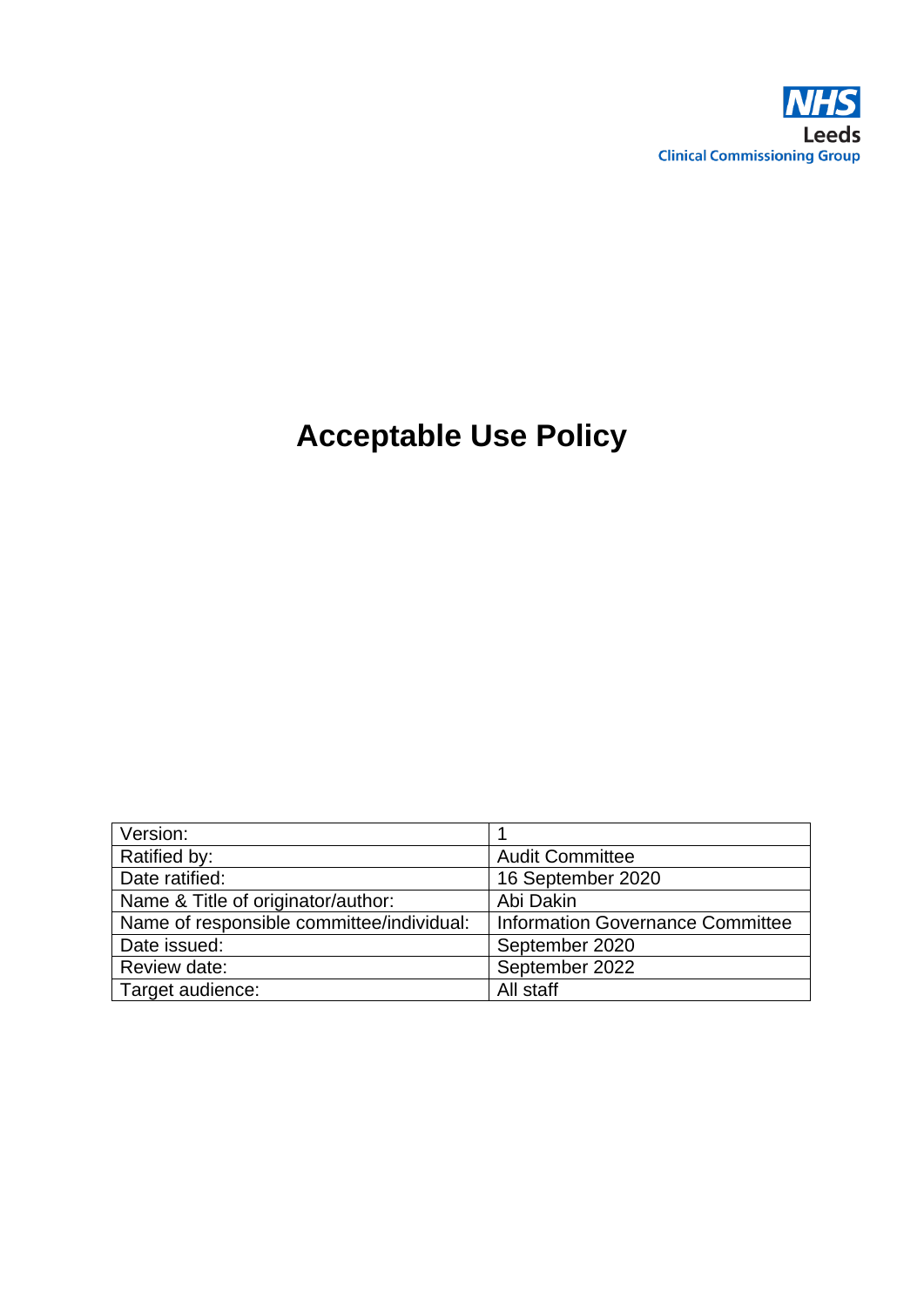#### **Executive Summary**

This policy is part of a set of Information Management and Governance policies and procedures that support the delivery of the Information Governance Framework. It should be read in conjunction with these associated policies.

#### **Equality Impact Assessment (EIA)**

This document has been assessed, using the EIA toolkit, to ensure consideration has been given to the actual or potential impacts on staff, certain communities or population groups, appropriate action has been taken to mitigate or eliminate the negative impacts and maximise the positive impacts and that the and that the implementation plans are appropriate and proportionate.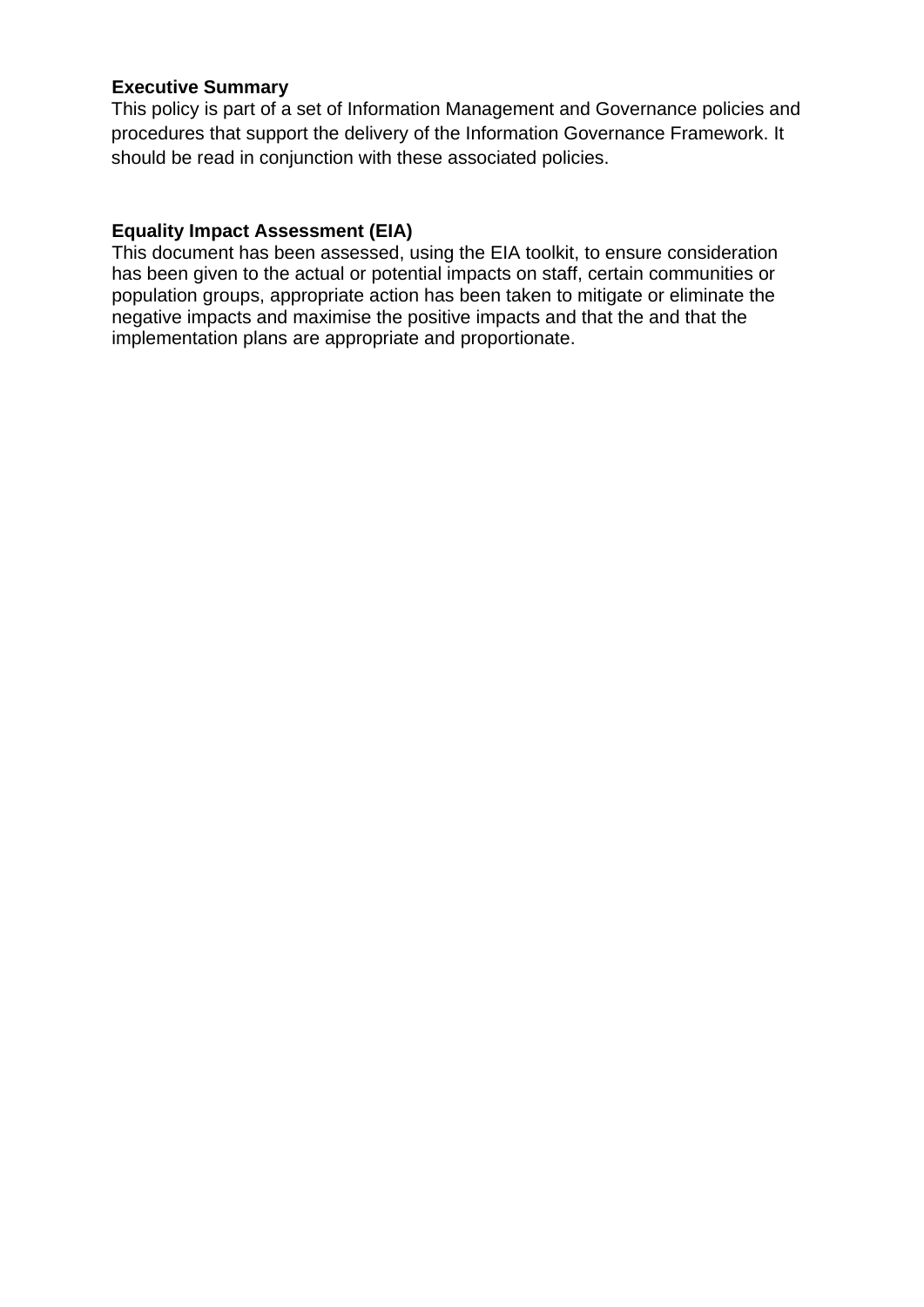# **Contents**

# **Table of Contents**

| $\mathbf{1}$ |  |
|--------------|--|
| 2            |  |
| 3            |  |
| 3.1          |  |
| 3.2          |  |
| 4            |  |
| 5            |  |
| 6            |  |
| 7            |  |
| 8            |  |
| 8.1          |  |
| 8.2          |  |
| 9            |  |
| 9.1          |  |
| 9.2          |  |
| 10           |  |
| 10.1         |  |
| 10.2         |  |
| 10           |  |
| 11           |  |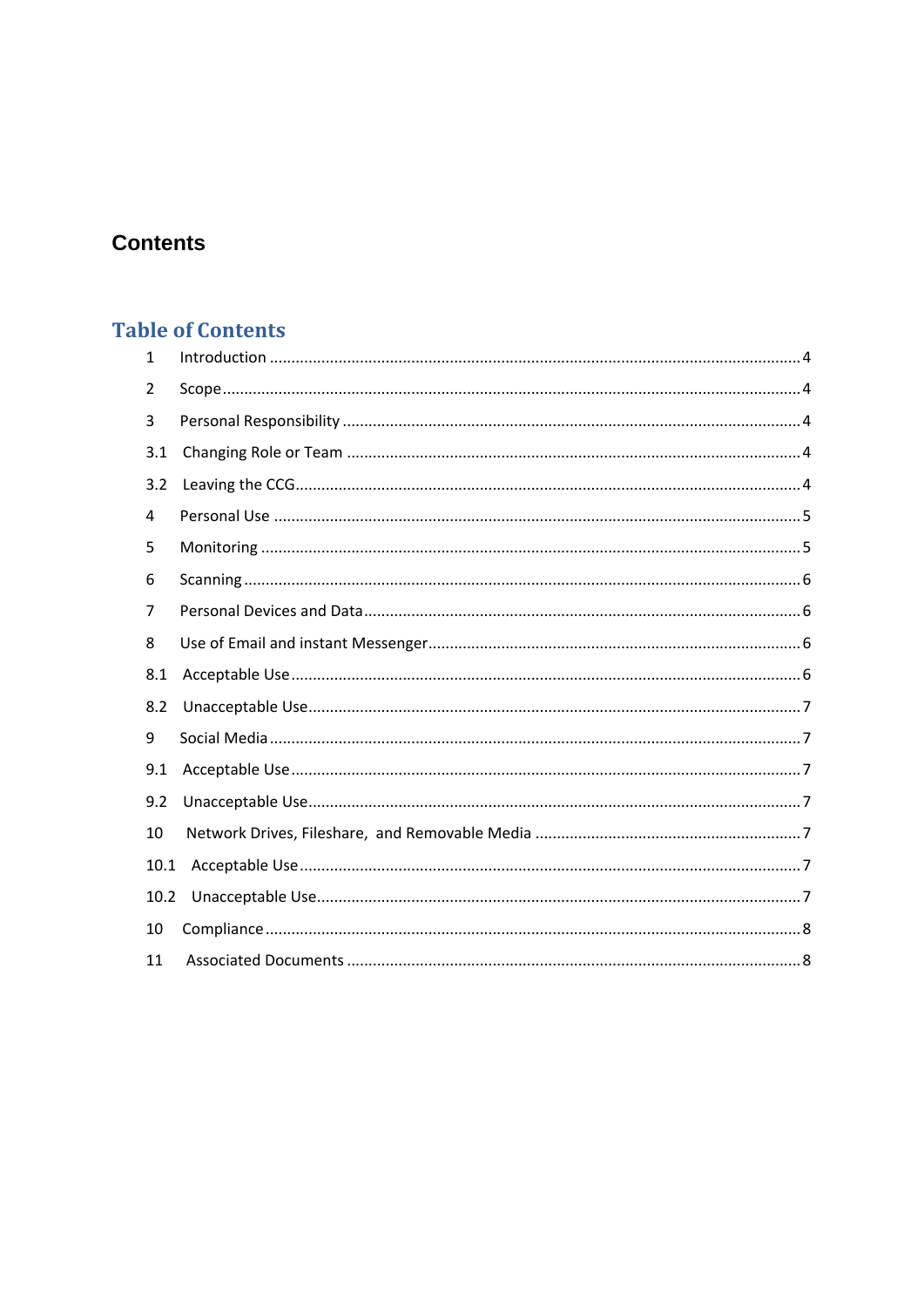#### <span id="page-3-0"></span>**1 Introduction**

This policy is part of a set of Information Management and Governance policies and procedures that support the delivery of the Information Governance Framework. It should be read in conjunction with these associated policies.

The Acceptable Use Policy (AUP), is a set of rules applied by the CCG, as the data and equipment owners; it looks to mandate the ways in which the network and managed devices provided may be used.

All electronic equipment is provided in order to facilitate the conduct of the CCG's business and any serious misuse or misappropriation of assets could result in legal or disciplinary action.

#### <span id="page-3-1"></span>**2 Scope**

This policy applies to everyone who has access to CCG data, electronic information assets, systems, applications or IT equipment. This may include, but is not limited to, all employees, non-executive director, consultants, contractors and agents employed by the CCG and partner organisations who are provided with authorised access to the CCG data storage and data processing equipment, systems or data. These people are referred to as 'users' in this policy.

All those who use or have access to CCG information must understand and adopt this policy and are responsible for ensuring the security of the CCG's information systems and the information that they use or handle.

This policy covers all Information Systems (IS) environments operated by Leeds CCG or contracted with a third party for use by Leeds CCG. .

#### <span id="page-3-2"></span>**3 Personal Responsibility**

Devices are issued for work purposes and remain the property of the CCG. Users are responsible for the safety and use of the equipment throughout the duration of their work with Leeds CCG.

### <span id="page-3-3"></span>**3.1 Changing Role or Team**

Users and their managers MUST comply with the instructions provided in the Starters, Movers and Leavers guidance if they move from one area of the CCG to another.

# <span id="page-3-4"></span>**3.2 Leaving the CCG**

Users MUST return all their CCG equipment directly to their manager when they leave the CCG.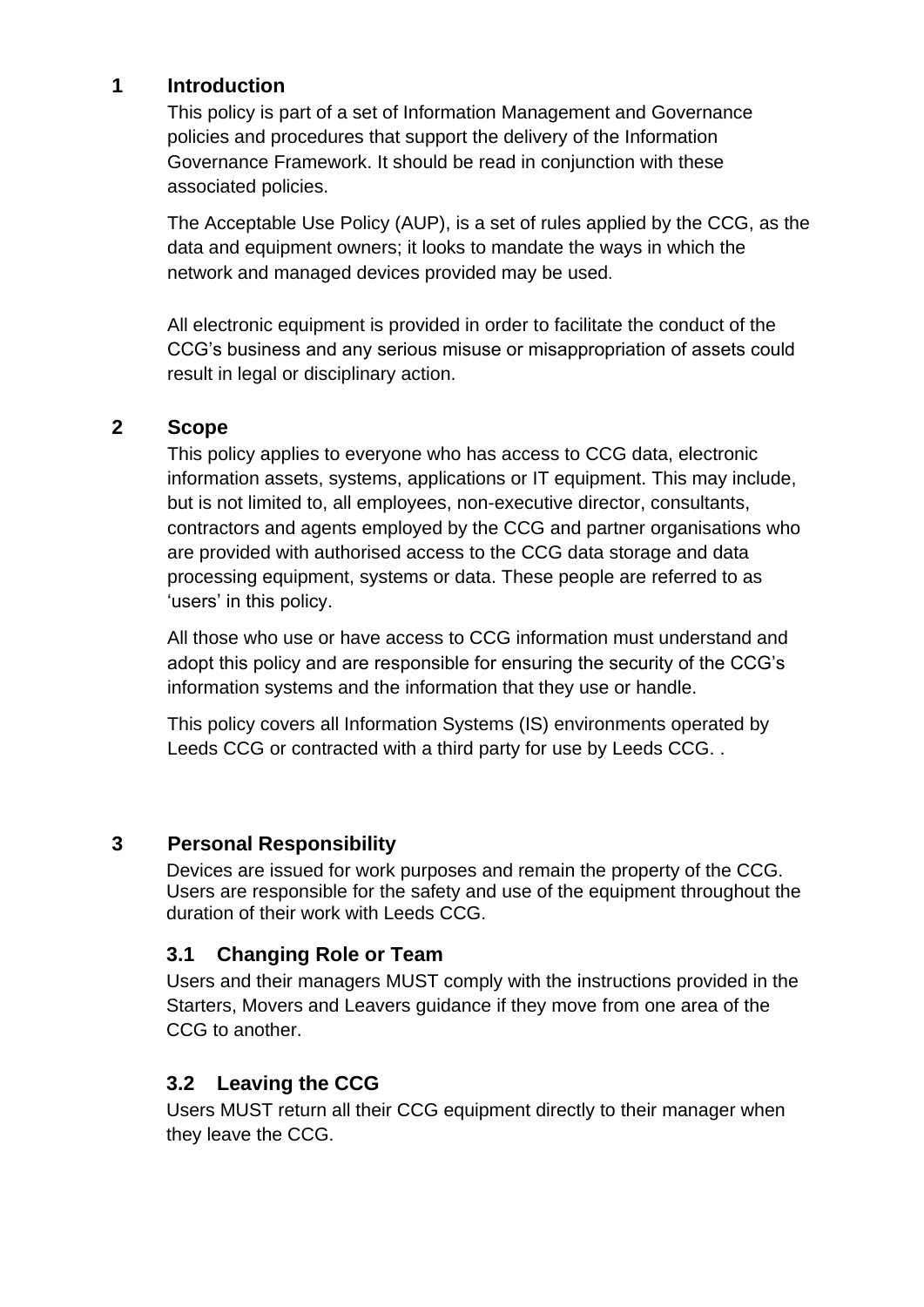Detailed information in the form of a checklist about making necessary arrangements for the return of equipment are provided in the Starters, Movers and Leavers guidance.

#### <span id="page-4-0"></span>**4 Personal Use**

4.1 Users are allowed to utilise their CCG devices and the CCG network for personal, non-pornographic, legal use within reason outside office hours, or during breaks.

4.2 Due to the nature of CCG business and the personal data it protects, users MUST NOT allow anyone else, including family members to use the device **unless supervised**.

 4.3 Activities undertaken by others shall be deemed attributable to the user logged in at the time.

4.4 Users should be aware that any data stored on the device provided or the CCG network may be subject to scanning and monitoring in the future to ensure the protection of the wider environment.

4.5 For offers available to NHS staff, it is acceptable to sign up to non-work-related web-accounts where a NHSmail.net email address is required, however, there must not be any re-use of NHSmail passwords.

4.6 Users MUST NOT sign up to accounts using their work mobile account which will bill to the CCG nor must they use CCG data for personal use.

4.7 Users MUST NOT reuse a CCG Network Login ID and/or password.

There are no instances when accessing an individual's data for personal use is acceptable. Personal information should only be accessed in relation to your work remit

## <span id="page-4-1"></span>**5 Monitoring**

For the purposes of this document, monitoring refers to the protective analysis of activities undertaken by users and systems.

5.1 Users must be aware that the CCG may monitor and control access to CCG information assets and the internet.

5.2 Blanket monitoring of the CCGs' systems and networks may occur systematically in the background of daily processing.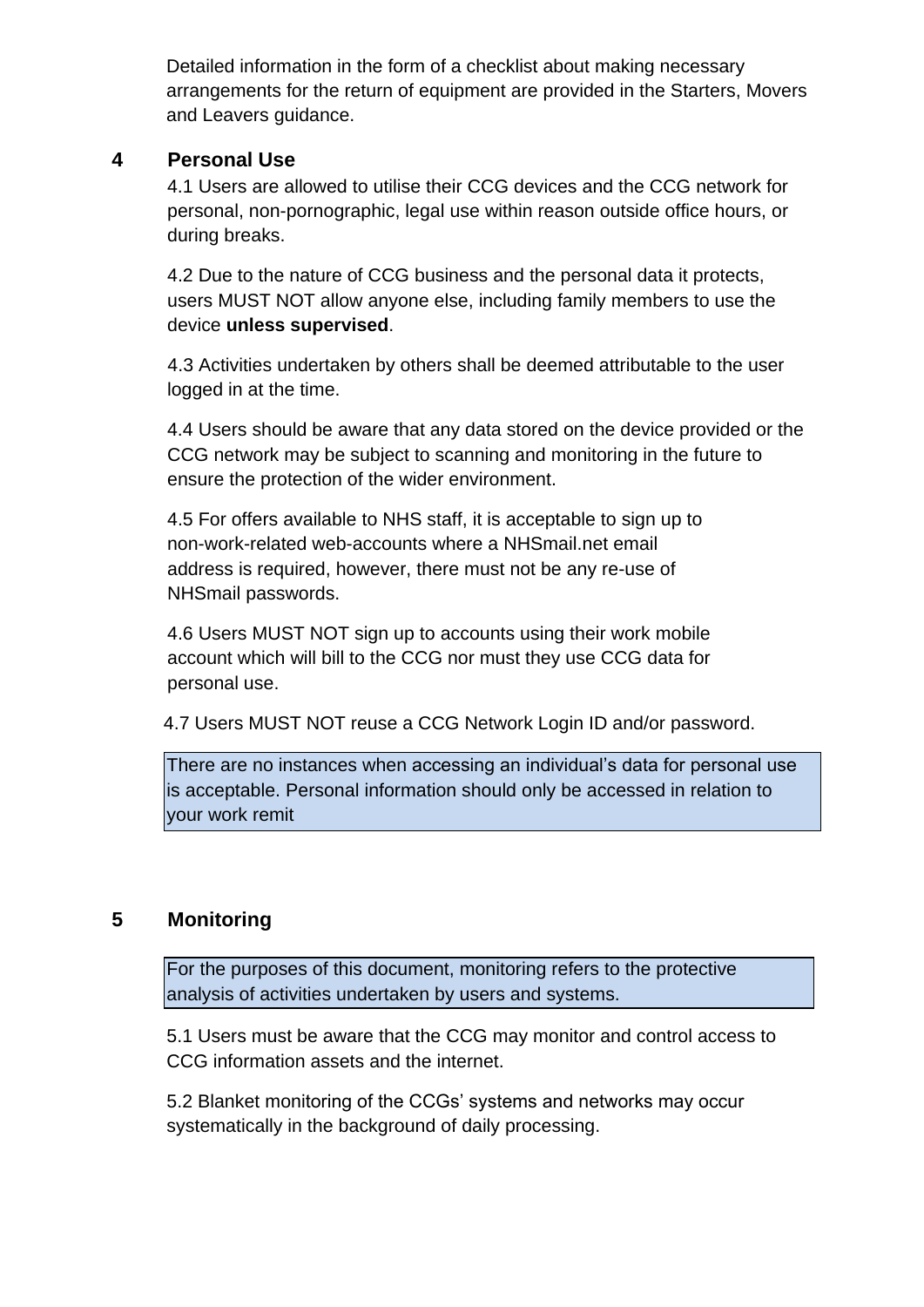5.3 Monitoring for illegal activity may occur in much the same way. However, should a user's account be discovered to be engaged in illegal activities or activities as described in the disciplinary policy this may result in prosecution and/or disciplinary action.

5.4 If an incident occurs, the CCG may utilise audit functionality to retrospectively audit access and activities undertaken on CCG systems and devices

#### <span id="page-5-0"></span>**6 Scanning**

For the purposes of this document scanning refers to an automated activity that inspects data for malicious file types or illegal activity.

6.1 Users should be aware that the CCG scans the end-user-devices, the CCG network and any removable media connected to CCG devices, including USB sticks, hard drives, cameras, mobile phones etc.

6.2 Malicious file types may be detected at the boundary of the network at internet and email gateways; these will be prevented from entering where possible.

6.3 Malicious file-types can be detected from removable media, USB sticks, hard drives, CDs etc and are scanned when connected to the estate e.g. your computer.

### <span id="page-5-1"></span>**7 Personal Devices and Data**

7.1 If you connect your own, personal device to your CCG provided device or the CCG network, the data on your personal device may be scanned for illegal activity.

7.2 If you transfer any of your own, personal data, including photographs and videos to the CCG network, it will be subject to the same scanning protocol as described in section 6.

### <span id="page-5-3"></span><span id="page-5-2"></span>**8 Use of Email and instant Messenger**

#### **8.1 Acceptable Use<https://portal.nhs.net/Home/AcceptablePolicy>**

 8.1.1 Please consider your actions in line with the Disciplinary & Behaviour Policies.

8.1.2 Users MUST maintain a professional tone in all communications.

8.1.3 Email is a messaging tool, any records received into email MUST be stored appropriately and have the CCG's retention schedule applied.

8.1.4 Users MUST consider the audience of each communication. Users must consider whether is it appropriate to 'reply all' in all circumstances.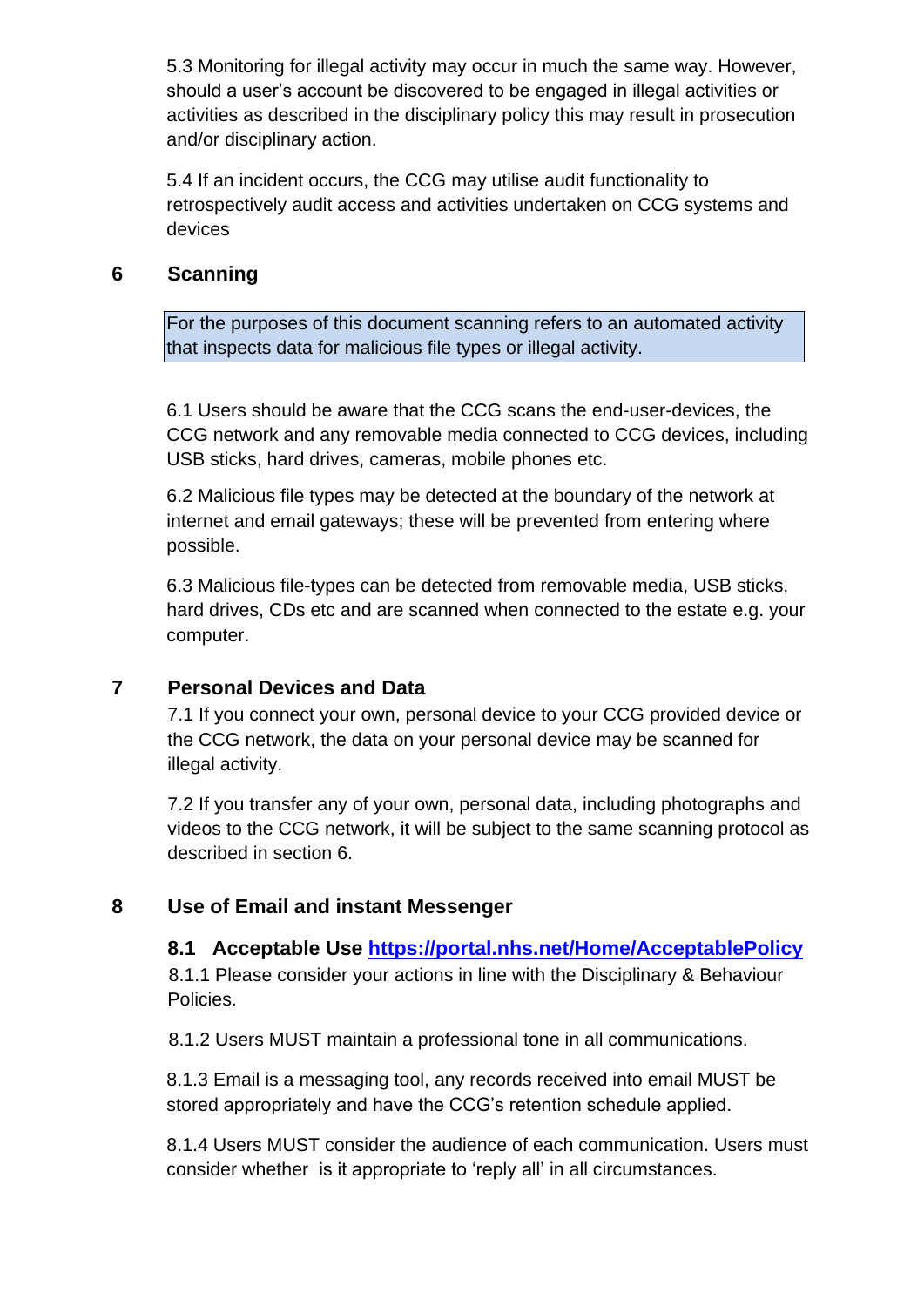## <span id="page-6-0"></span>**8.2 Unacceptable Use**

8.2.1 Users MUST NOT expand the circulation of an email trail without considering the nature of content or the senders' instructions

8.2.2Users MUST NOT send content that is illegal or breaches the Disciplinary & Behaviour Policies

8.2.3 Users MUST NOT breach confidentiality or commercial in Confidence rules.

## <span id="page-6-1"></span>**9 Social Media**

Users should seek support if they feel they are being targeted on social media for work they do on behalf of the CCG.

# <span id="page-6-2"></span>**9.1 Acceptable Use**

9.1.1 Users MAY use their CCG device to access their personal social media accounts. Please update privacy setting in order to protect yourself from unwanted contact.

9.1.2 Employees working directly with service users MUST take action to reduce inappropriate contact by using the appropriate privacy settings.

# <span id="page-6-3"></span>**9.2 Unacceptable Use**

9.2.1 Users MUST NOT express or share negative opinions about work, CCG staff or services on social media.

9.2.2 Users MUST NOT, express opinions that breach the Disciplinary & Behaviour Policies on social media.

# <span id="page-6-5"></span><span id="page-6-4"></span>**10 Network Drives, Fileshare and Removable Media**

# **10.1 Acceptable Use**

10.1.1 When changing role, users MUST NOT access files made accessible by a previous role, except where such access remains relevant.

10.1.2 The L: drive MUST be used as the 'service shared area'. This space is intended to help you store and share files with other staff in the same service.

10.1.3 The F: drive is a secure storage space which only you can access. Files that contain your personal information COULD be saved here.

10.1.4 The C: drive is considered as the primary hard drive of the system and is used for storing the operating system, system files and other applications and their related files.

# <span id="page-6-6"></span>**10.2 Unacceptable Use**

10.2.1 Users MUST NOT save personal, special category or confidential information in the L: drive unless it is saved to a secure folder with secure access controls in place